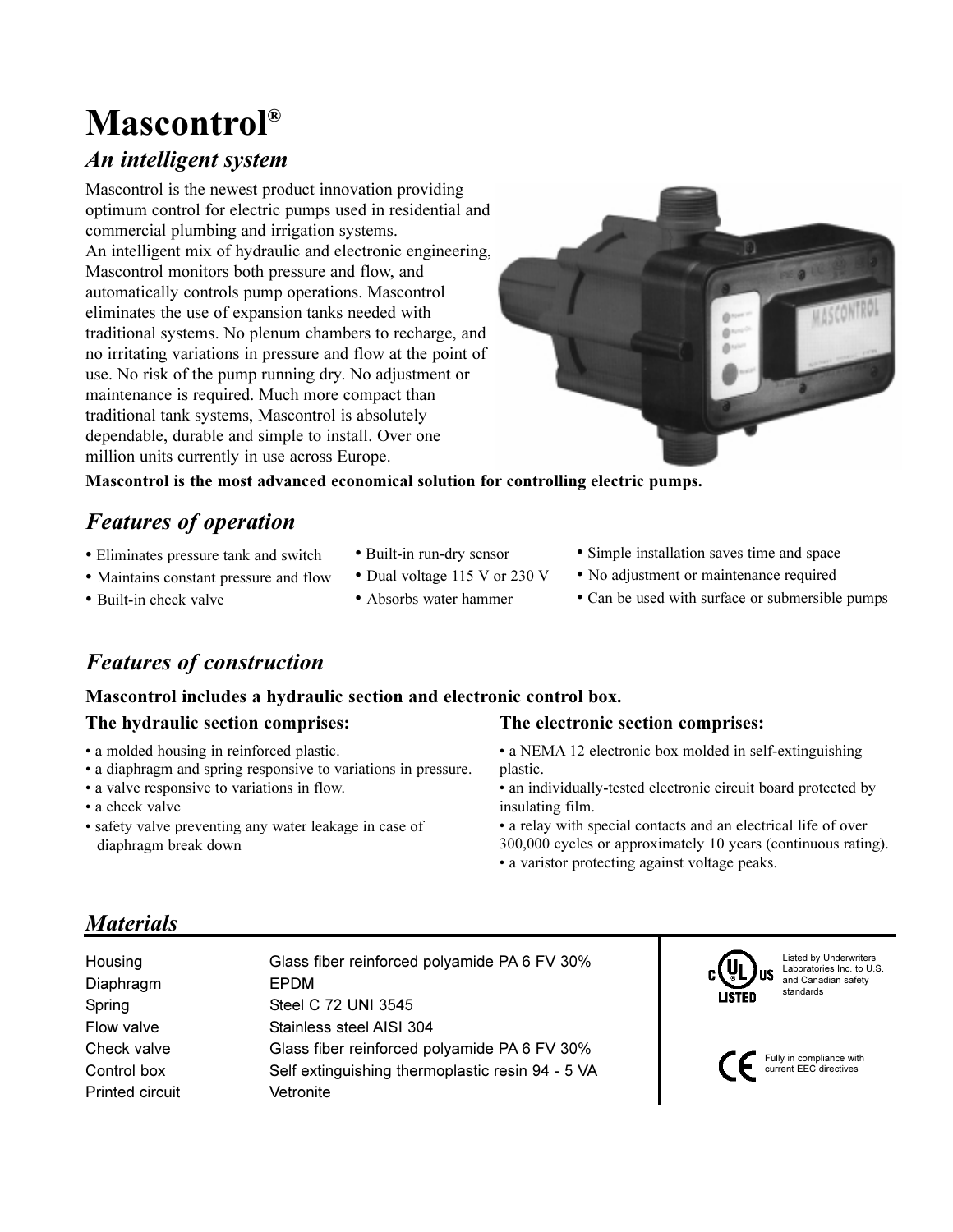

The system's easy operating steps are displayed by indicator lights on a small panel at the front of the control box. Two of these will light up when the Mascontrol is connected to the power supply: Power on (green) and Pump on (yellow),indicating that the circuit powered up and the pump is running (see fig. 1). The pump will continue to operate for a few seconds so that pressure can be established in the system.

At this point, the pump is automatically shut off and switched to the standby mode (green light on), ready to respond to the various monitoring and control signals generated by the system (fig. 2). Whenever a tap or valve is opened, the pump is immediately started by the Mascontrol unit and continues to run as long as the tap remains open (fig. 1).

When the tap is closed, the Mascontrol unit shuts off the pump and returns the system to maximum pressure and reverts to the standby mode (fig. 2).

Irregular operating conditions such as a dry or blocked inlet line, etc., are recognized by the Failure light (red light on). The pump is shut off immediately.

Once the problem is corrected the user need only press the red Restart button to restore normal operation. (fig. 3).

If power is lost, the Mascontrol system will reset and restart automatically when power is restored.

## Technical Specifications

| Dual voltage  115V / 230V<br>Acceptable power fluctuations $\pm 10\%$<br>Frequency 50/60 Hz<br>Amp rating  115V-16FLA / 230V-20FLA<br>Use starter for higher amp draws                      |  |
|---------------------------------------------------------------------------------------------------------------------------------------------------------------------------------------------|--|
| Electronic enclosure  NEMA 12<br>Maximum operating pressure . 145PSI<br>Operating temperature  32-149°F (0-65°C)<br>Male threaded connections 1" NPT<br>Electrical conduit connections 1/2" |  |



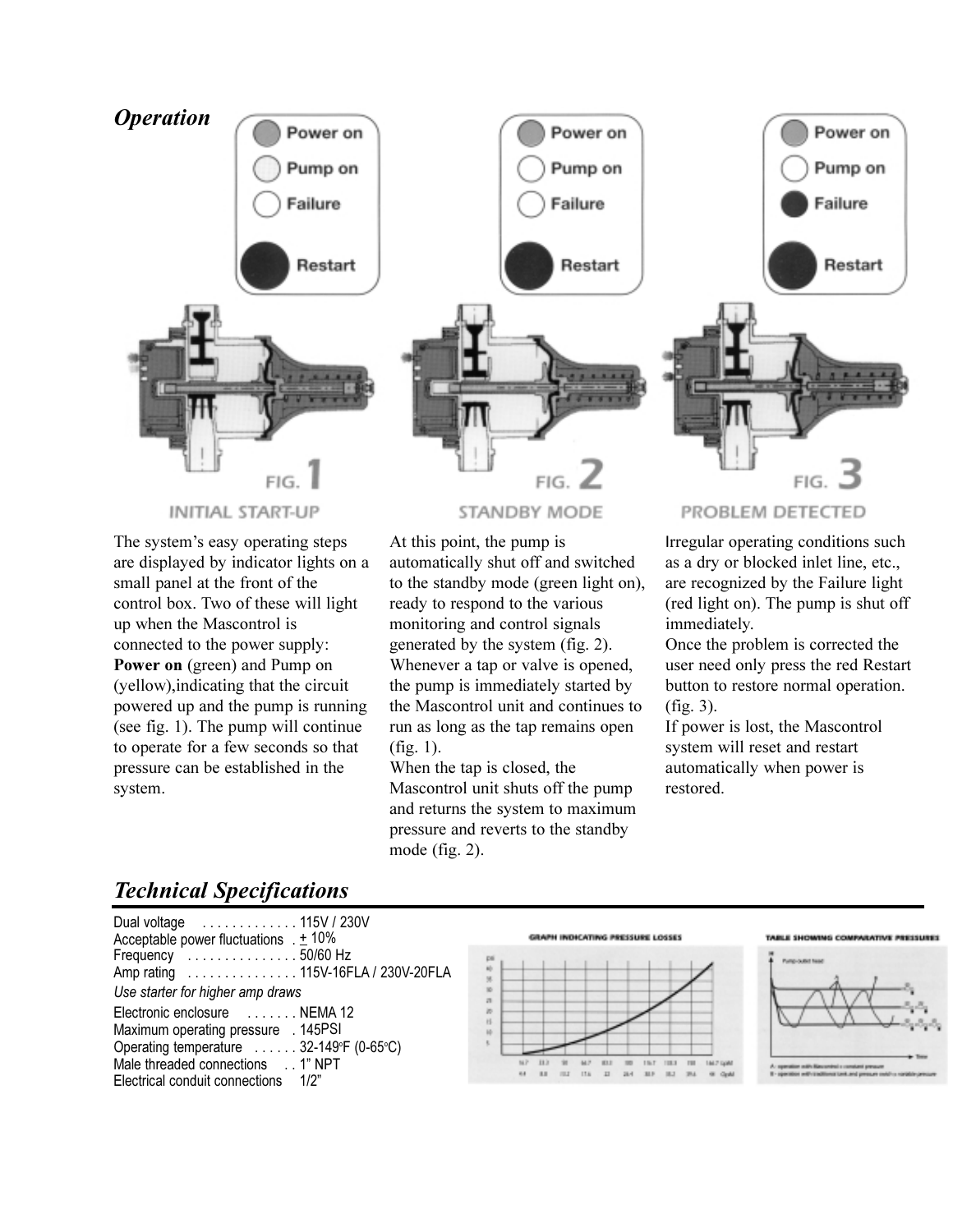Mascontrol is available in 1' and 1 1/4' models. By utilizing a bypass, the Mascontrol is adaptable to almost any flow and horse power pump. Product warranty is two years from installation date (see footnote below). Replacement parts are the electronic box and hydraulic body - no rebuilds required.

- Mascontrol 1" for flows up to 15GPM
- Mascontrol 1-1/4" for flows up to 25GPM
- Use bypass application with either model for flows in excess of 25 GPM.

Item # 79980 Mascontrol, 1" NPT, 50 feet (suitable for 50 feet maximum elevation above Mascontrol)

Item # 79983 Mascontrol, 1" NPT, 70 feet (suitable for 70 feet maximum elevation above Mascontrol)

Item # 79984 Mascontrol, 1" NPT, 90 feet (suitable for 90 feet maximum elevation above Mascontrol)

Item # 79985 Mascontrol, 1-1/4" NPT, 50 feet (suitable for 50 feet maximum elevation above Mascontrol)

Item # 79986 Mascontrol, 1-1/4" NPT, 70 feet (suitable for 70 feet maximum elevation above Mascontrol)



#### WARRANTY AND DISCLAIMER OF WARRANTY

The following warranty for the product is in lieu of all other conditions or warranties, whether express, implied or statutory,<br>including but not limited to any implied conditions or warranties of merchantability or fitnes disclaimed. Mascentrol is warranted to be free of defects occurring either in hydraulic or electronic parts for a period of two<br>years from date of installation when installed by a licensed professional in accordance with t professional care. The manufacturer reserves the right to inspect and evaluate defective units prior to warranty claim settlement.<br>Improper installation, application or mishandling of unit voids the warranty.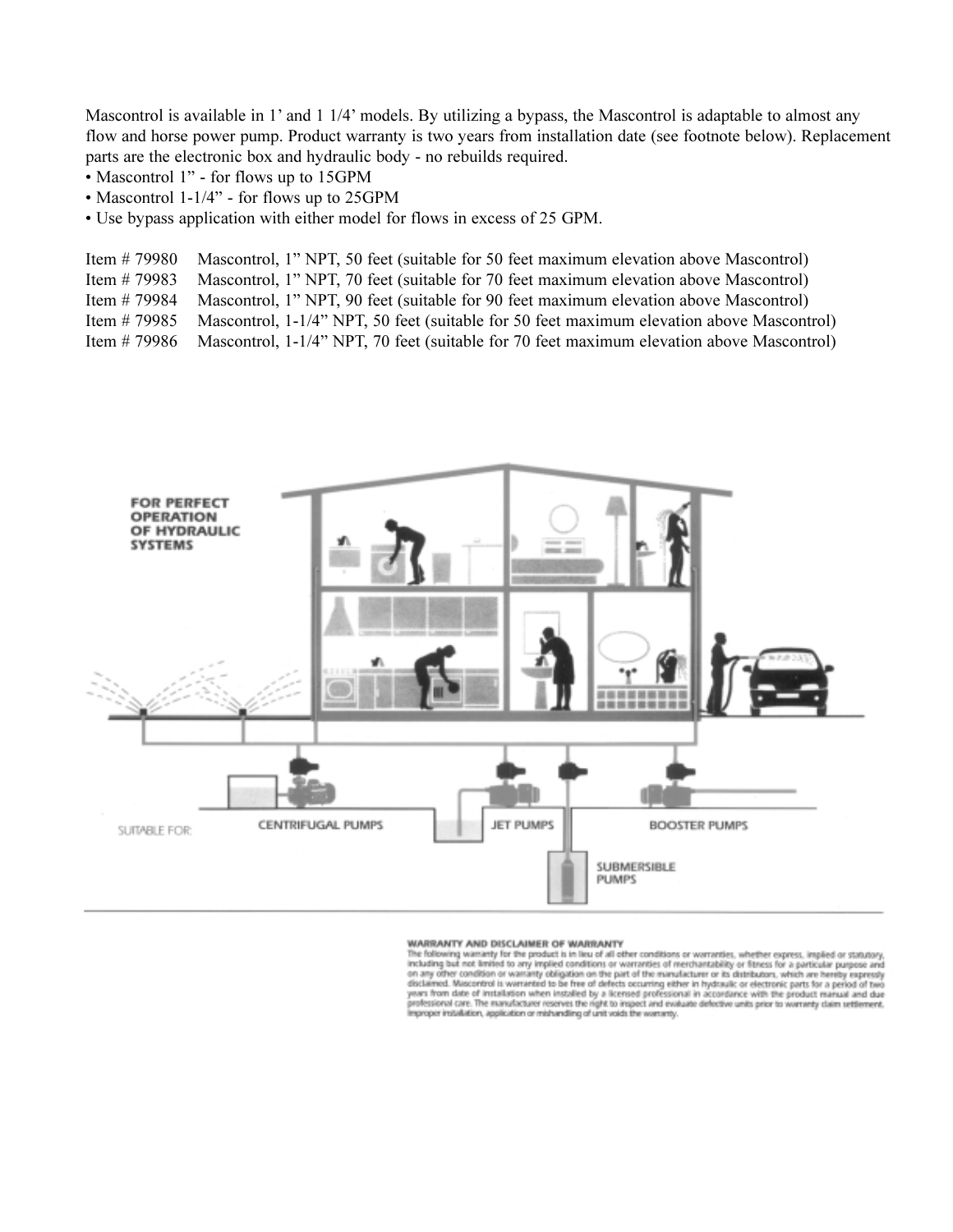# Mascontrol Installation Diagram

Surface Pump - Residential Application



The pressure tank is optional. The tank, if used, provides a "cushion" for small demands such as icemakers, reverse osmosis systems, leaks, glasses of water, etc. The tank precharge should be set at 35 to 40 PSI or generally not less than 20 PSI below the system pressure. With single stage surface pumps, system pressure is usually between 50 and 60 PSI. Do not install a pressure tank larger then 8.6 gallons gross volume as the system may perform like a standard tank set-up. Be sure to install a ball valve on the main after the Mascontrol for system maintenance. Gate valves may be used instead of ball valves. Remove the pressure switch from the pump (if supplied) and wire the Mascontrol directly to the pump.

### Submersible Pump - Residential Application



The submersible system may be operated without a tank for 3-wire submersible systems, however the tank provides a "cushion" for small demands such as icemakers, reverse osmosis systems, leaks, glasses of water, etc. The tank precharge should be set at 35 to 40 PSI or generally not less than 20 PSI below the system pressure. Do not install a pressure tank larger then 8.6 gallons gross volume as the system may perform like a standard tank set-up. Irrigation systems do not require a tank unless the system has significant leaks. The pressure reducing valve provides safe water pressures to the house as submersible pumps are usually capable of producing significantly higher pressure than is needed for the home or application.The ballvalves shown are for system maintenance. At least one ball valve should be placed after the Mascontrol on the main. Gate valves may be used instead of ball valves.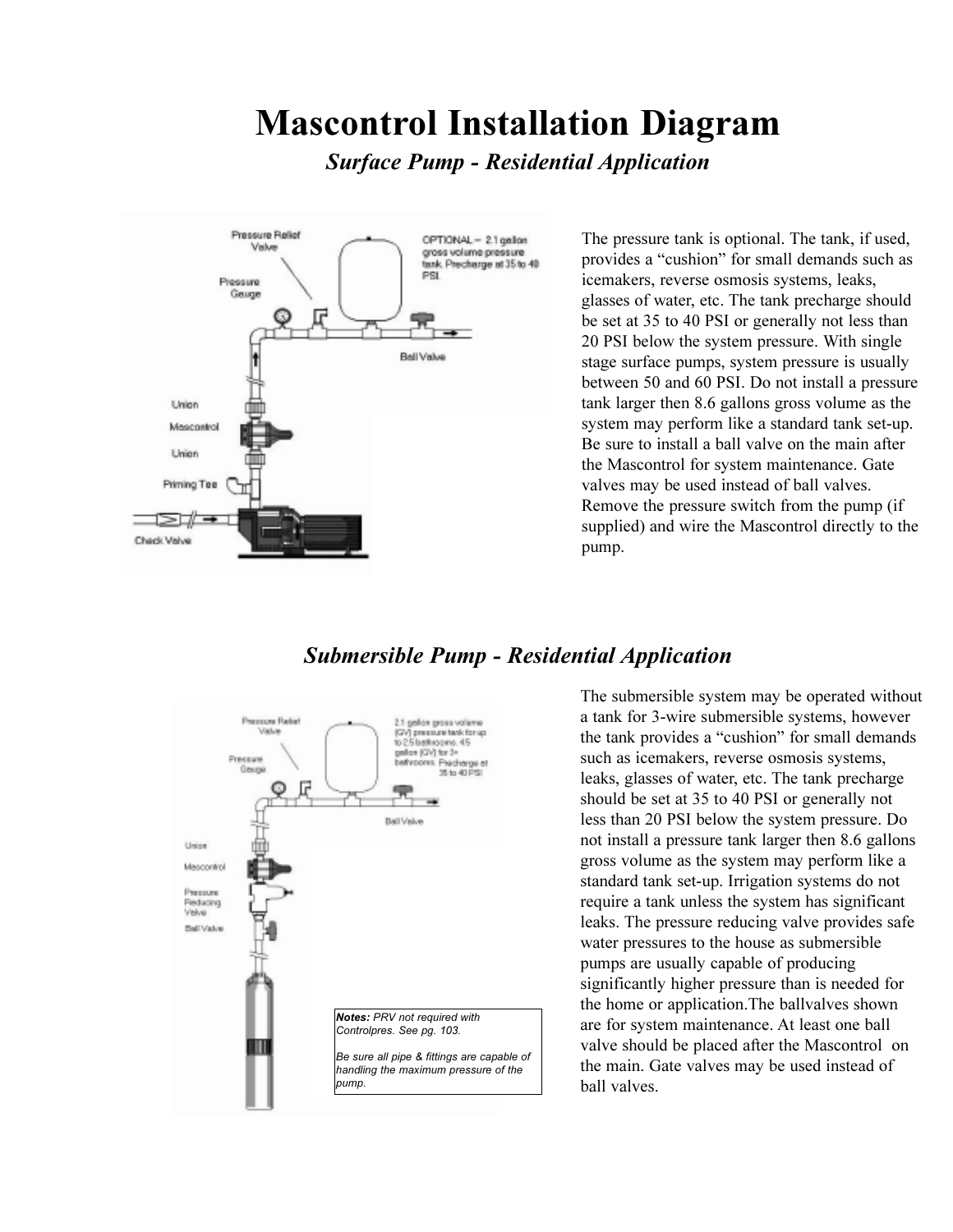# Mascontrol City Water Booster Pump Application

## Isolation Bypass Shown

Diagram shows OPTIONAL Pressure Reducing Valve and OPTIONAL Pressure Tank - See notes below



### NOTES:

Pressure Reducing Valve - only required if incoming city pressure PLUS pump's maximum pressure exceeds desired service pressure. If city pressure fluctuates use highest pressure reading and use pump's maximum pressure to arrive at total surface pressure. Most residential booster pumps will generate at least 50 to 55 PSI. Follow local codes on maximum in-house water pressure. If irrigation requires higher pressure, tee off after the Mascontrol but before the pressure reducing valve to supply the irrigation system with the highest pressure available. Do not tee off BEFORE the Mascontrol

Pressure Tank and Relief Valve - OPTIONAL -The Mascontrol provides "on demand" pump control. To prevent the pump from starting for small water uses such as ice makers, glasses of water, etc., install a 2.1 gallon gross volume pressure tank (example JR6) AFTER the Mascontrol and pressure reducing valve (if one is installed). Precharge pressure tank to between 35 and 40 PSI, BUT NOT LESS THAN 20 PSI below system pressure. DO NOT install pressure switch. The tank will "feed" small demands. When the tank is emptied, the Mascontrol will start the pump and repeat pump cycling. On larger homes (3 or more bathrooms) a 4.5 gross volume tank may be used, such as a JR15. Precharge according to above instructions. A pressure relief valve may be added as dictated by local code.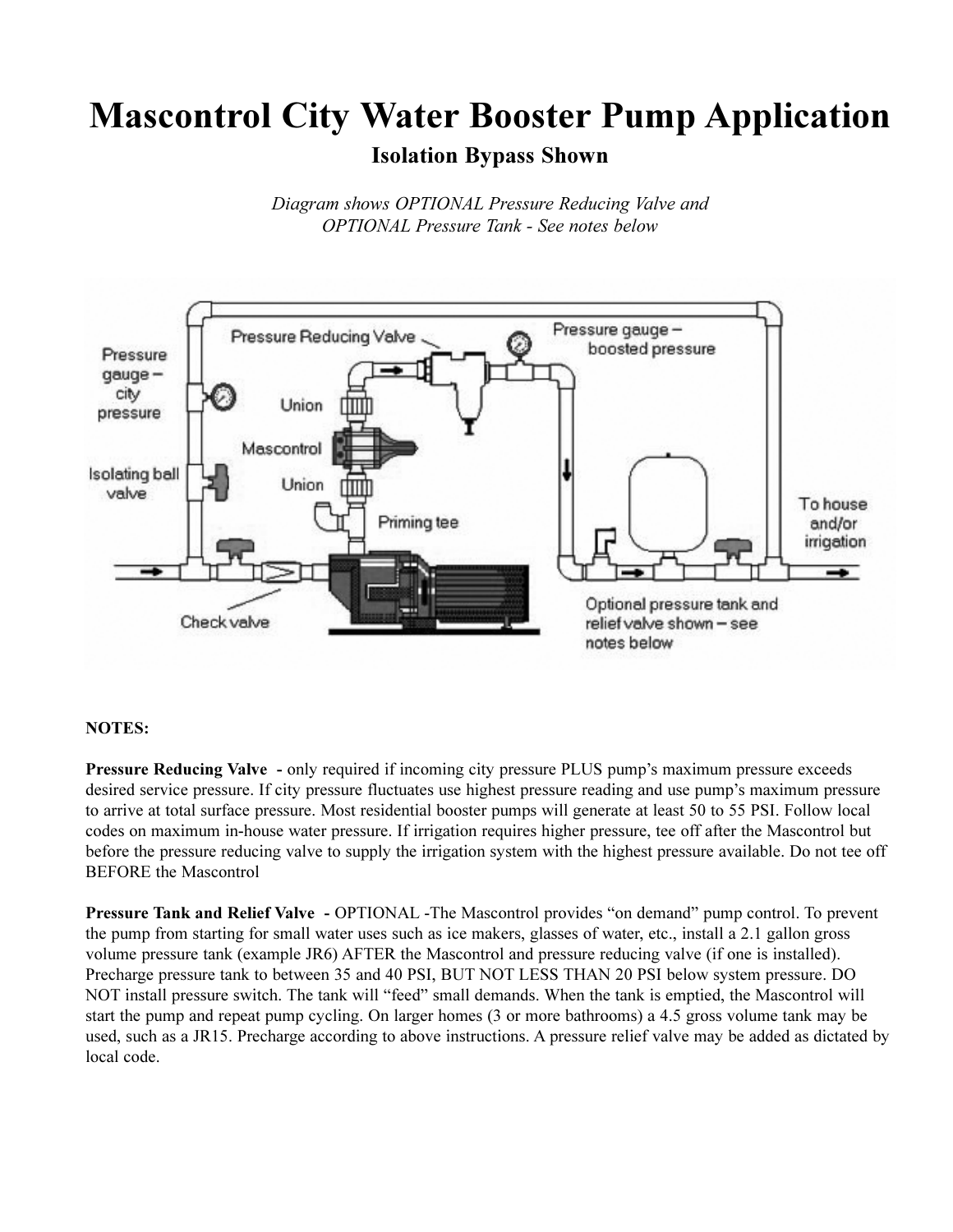# Mascontrol Bypass Application

With 1" Mascontrol use on flows above 15 GPM With 1 1/4" Mascontrol use on flows above 25 GPM